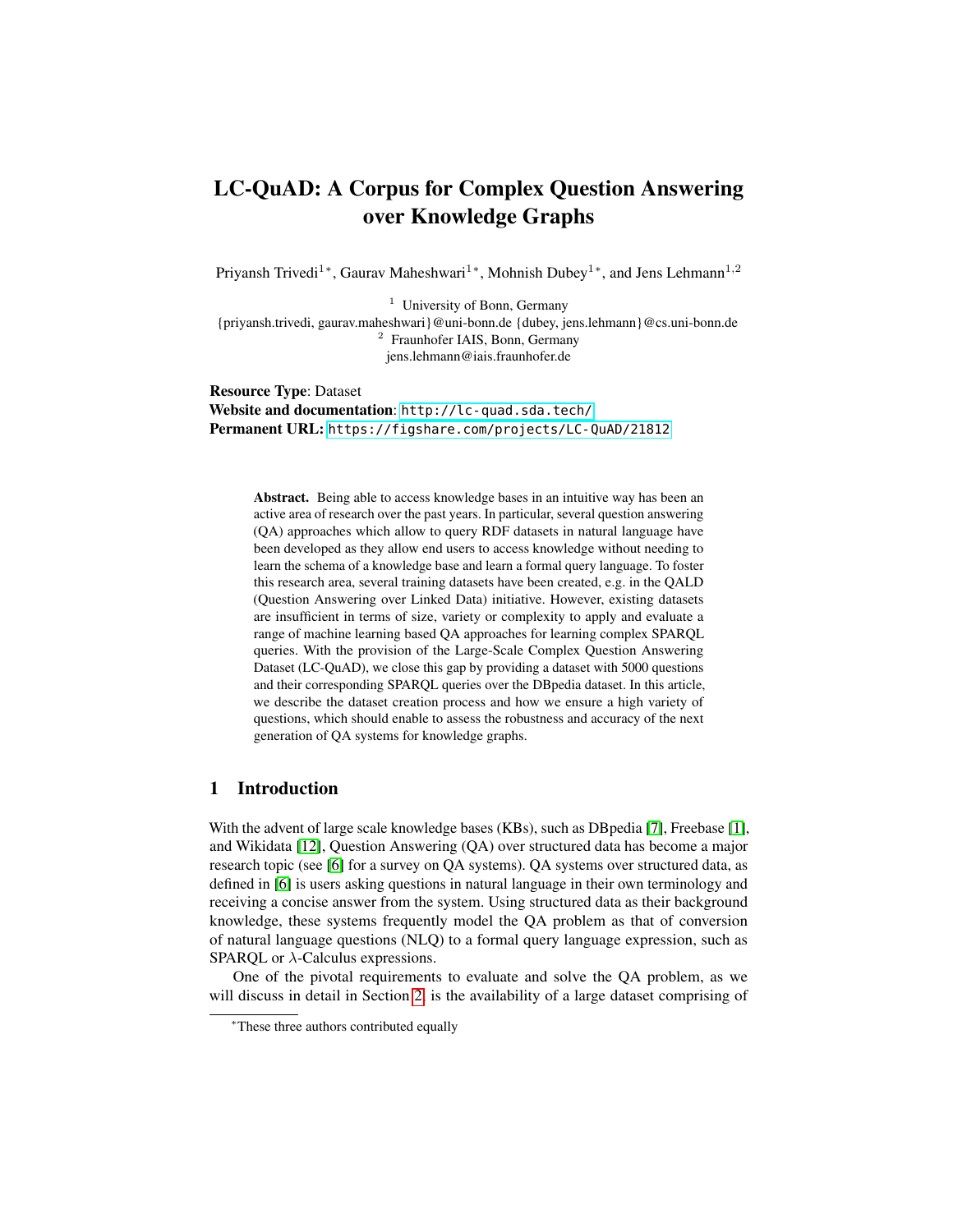varied questions and their logical forms. In this direction, we introduce the LC-QuAD (Large-Scale Complex Question Answering Dataset) dataset. LC-QuAD consists of 5000 questions along with the intended SPARQL queries required to answer questions over DBpedia. The dataset includes complex questions, i.e. questions in which the intended SPARQL query does not consist of a single triple pattern. We use the term "complex" to distinguish the dataset from the simple questions corpus described in SimpleQuestions [\[2\]](#page-7-4). To the best of our knowledge, this is the largest QA dataset including complex questions with the next largest being Free917 [\[3\]](#page-7-5) with 917 questions and QALD-6 [\[11\]](#page-7-6) with 450 training questions and 100 test questions, respectively.

We frame our question generation problem as a transduction problem, similar to [\[10\]](#page-7-7), in which KB *subgraphs* generated by the *seed entity* are fitted into a set of *SPARQL* templates which are then converted into a Normalized Natural Question Template (NNQT). This acts as a canonical structure which is then manually transformed into an NLQ having lexical and syntactic variations. Finally, a review is performed to increase the quality of the dataset.

The main contributions are as follows:

- 1. A dataset of 5000 questions with their intended SPARQL queries for DBpedia. The questions exhibit large syntactic and structural variations.
- 2. A framework for generating NLQs and their SPARQL queries which reduces the need for manual intervention.

The article is organized into the following sections: (2) Relevance, where the importance of the resource is discussed; (3) Dataset Creation Workflow, where the approach of creating the dataset is discussed; (4) Dataset Characteristics; in which various statistics about the dataset are discussed; (5) Availability  $\&$  Sustainability, describing the accessibility and long term preservation of the dataset; and (6) Conclusion & Future Work, summarizing and describing future possibilities.

### <span id="page-1-0"></span>2 Relevance

*Relevance for Question Answering Research:* Question answering approaches over structured data typically fall into two categories (as described in [\[14\]](#page-7-8)): (i) *semantic parsing* based methods where the focus is to construct a semantic parser which can convert NLQs to an intermediate form, and then convert the intermediate form into a logical form, and (ii) *information retrieval* based techniques, which convert NLQs to a formal query language expression or directly to an answer, usually without any explicit intermediary form.

Approaches in the first category (semantic parsing based methods), frequently rely on handmade rules [\[4](#page-7-9)[,6\]](#page-7-3). Naturally, a goal of current research is to automate these manual steps. However, the size of the currently available training datasets is limited. The maximum size of the SPARQL-based QA dataset is 450 queries [\[11\]](#page-7-6) and for  $\lambda$ -Calculus, the maximum size is 917 queries [\[3\]](#page-7-5). Due to these size limitations, it is currently unknown to what extent can these manual steps be automated. In particular, the relation between the size of a dataset, and the improvement in accuracy of employed ML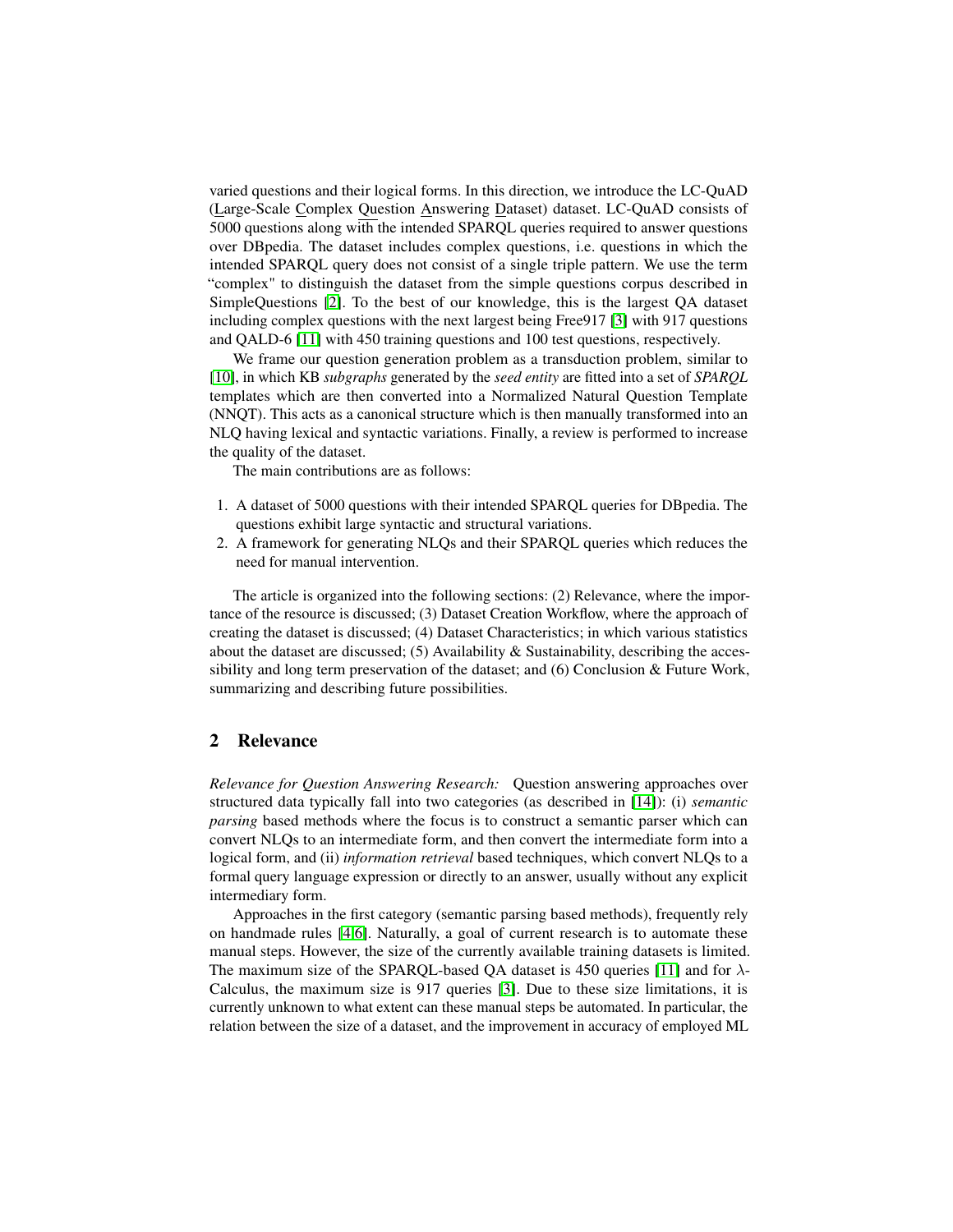techniques is unknown. The provision of LC-QuAD will allow to address these research questions in the future publication of semantic parsing based approaches.

Recent approaches in the second category (information retrieval based) are based on neural networks and have achieved promising results [\[2,](#page-7-4)[8\]](#page-7-10). However, these techniques are currently limited to answering simple questions, i.e. those which can be answered using a SPARQL query with a single triple pattern. Many queries are not simple: Comparative questions (e.g. "Was John Oliver born before Jon Stewart?"), boolean questions (e.g. "Is Poland a part of Eurozone?"), questions involving fact aggregation (e.g. "Who has won the most Grammy awards?"), or even logically composite question (e.g. "In which university did both Christopher Manning and Sebastian Thrun teach?") cannot be answered by a system restricted to simple questions. We believe that it would be very interesting to explore neural network based approaches also for answering these complex questions. LC-QuAD provides initial foundations for exploring this research direction. While 5000 questions are likely insufficient in the long term, it should also be noted that the dataset size can be increased substantially by entity replacement (see Section [6\)](#page-6-0). This dataset may enable neural networks based QA system to process a much larger variety of questions, and may lead to a substantial increase in their F-score.

#### *Relevance for Other Research Areas*

- Entity and Predicate Linking: During the expert intervention part of the workflow (see Section [3\)](#page-2-0), the tokens referring to entities and predicates in the SPARQL query were edited as well. As a result, our dataset can be treated as a set of questions, along with a corresponding list of entities and predicates present in it. There are 5000 total questions, 615 predicates and 5042 entites in the dataset. In future work, we will release a version of the dataset where the questions are annotated with RDF entities.
- SPARQL Verbalization: This dataset can also assist the task of SPARQL verbalization, which has attracted research interest in the Semantic Web community [\[5,](#page-7-11)[9\]](#page-7-12).

*Relevance of and for the Semantic Web Community* A significant portion of research in question answering over structured data has been done on non-RDF knowledge graphs [\[8](#page-7-10)[,13\]](#page-7-13). This could be attributed in part to the absence of large-scale QA datasets which use semantic technologies. By closing this gap via LC-QuAD, we believe that there can be a two fold benefit: On the one hand, researchers in question answering outside of the Semantic Web community can benefit from existing W3C standards, such as SPARQL, as a framework for formalizing and approaching the QA problem. While, on the other hand, the Semantic Web community itself will be more centrally positioned in the area of question answering.

#### <span id="page-2-0"></span>3 Dataset Generation Workflow

The primary objective while designing the framework for question generation was to generate a high quality large dataset with low domain expert intervention. In both QALD-6 [\[11\]](#page-7-6), and Free917 [\[3\]](#page-7-5), the logical forms of the questions were generated manually. This process of writing formal expressions needs domain experts with a deep understanding of the underlying KB schema, and syntaxes of the logical form. Secondly, following this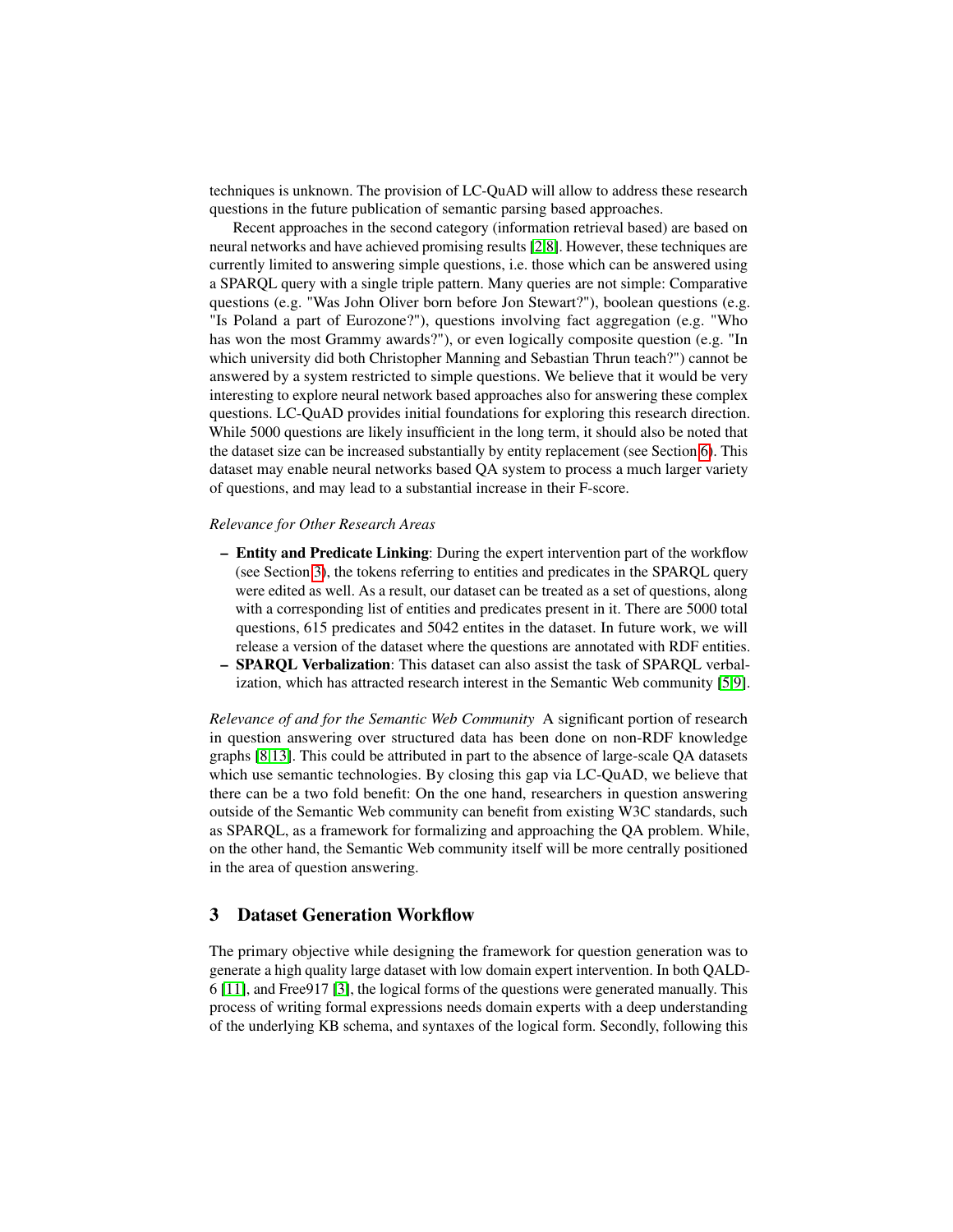

<span id="page-3-0"></span>Fig. 1. Using a list of seed entities, and filtering by a predicate whitelist, we generate subgraphs of DBpedia to insantiate SPARQL templates, thereby generating valid SPARQL queries. These SPARQL queries are then used to instantiate NNQTs and generate questions (which are often grammatically incorrect). These questions are manually corrected and paraphrased by reviewers.

approach makes the data more susceptible to human errors, as unlike natural language, formal languages are not fault tolerant.

To avoid these aforementioned shortcomings, instead of starting with NLQs and manually writing their corresponding logical forms, we invert the process. Figure [1](#page-3-0) provides a outline of our dataset generation framework. It begins by creating a set of SPARQL templates<sup>[3](#page-0-0)</sup>, a list of seed entities<sup>[4](#page-0-0)</sup>, and a predicate whitelist<sup>[5](#page-0-0)</sup>. Then, for each entity in the list of seed entities, we extract subgraphs from DBpedia. Here, each subgraph contains triples within a 2-hop distance from the seed entity in the RDF graph. We then interpret the templates to create valid SPARQL queries using the triples in the subgraph. It is to be noted that while we use DBpedia resources to create these lists, this framework can be generalized to any target knowledge base.

The previously described approach generates SPARQL queries with non-empty results over the target knowledge base. However, as human intervention is required to paraphrase each query into a question, we avoid generating similar questions. Herein, we define two questions to be similar if they have same SPARQL template, same predicates, and entities of same RDF class, which, when verbalized would also have a *similar* syntactic structure. For instance, Q1: *What is the capital of Germany?* has the following logical expression: SELECT ?uri WHERE {dbr:Germany dbo:capital ?uri .}. This question is similar to Q2: *What is the capital of France?* whose logical form is SELECT ?uri WHERE {dbr:France dbo:capital ?uri .}. Thus, in order to achieve more variations in our dataset with the same amount of human work, we prune the subgraphs to avoid generation of similar questions. In the future, we aim to automatically increase the size of our dataset by replacing entities (e.g. Germany in Q1) with entities of the same class (e.g. France in Q2).

- 4 https://figshare.com/articles/Seed\_Entities/5008286
- 5 https://figshare.com/articles/White\_List\_Relations/5008283

<sup>3</sup> https://figshare.com/articles/Templates/5242027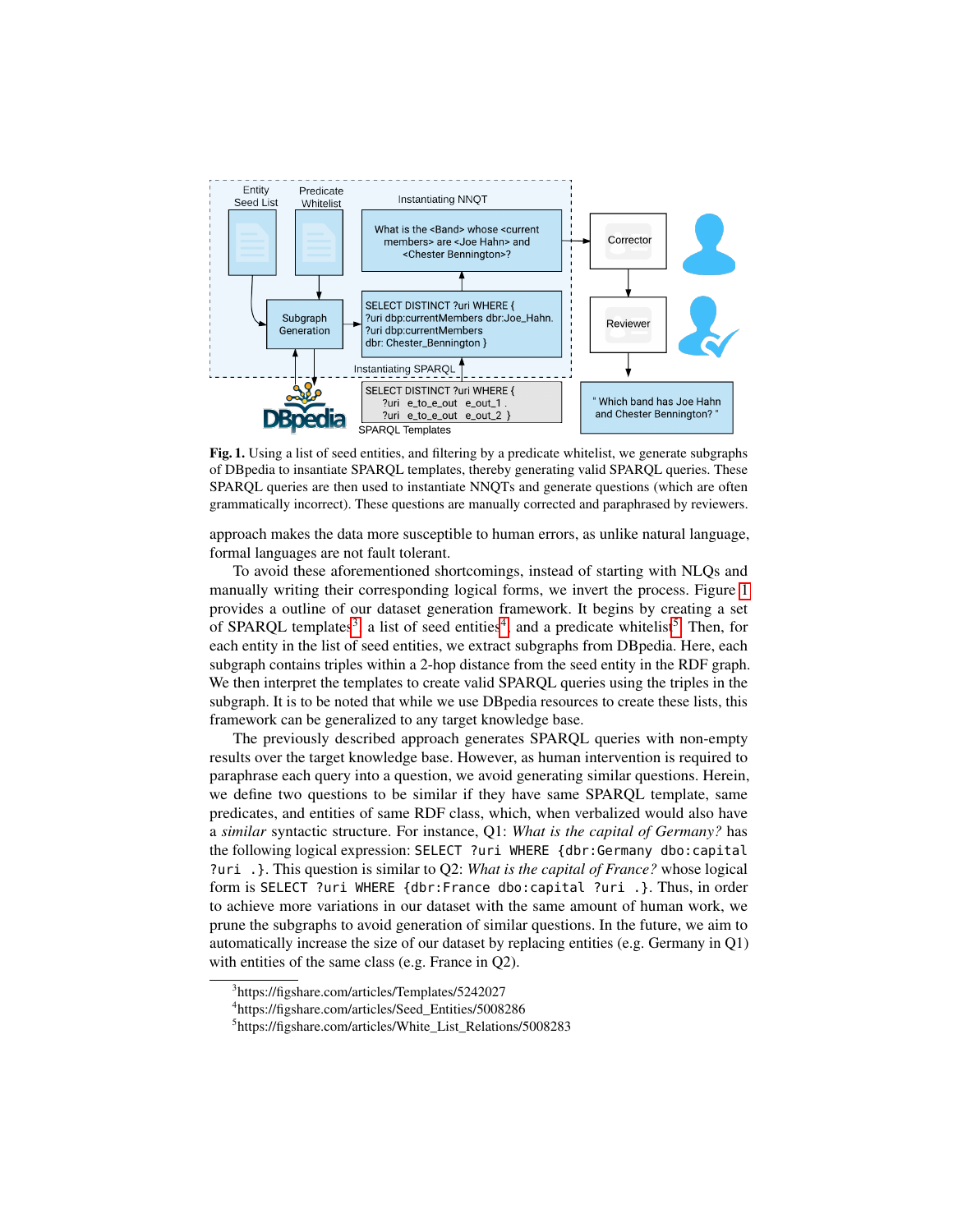| Template                            | SELECT DISTINCT ?uri WHERE { ?x e_in_to_e_in_out e_in_out<br>. ?x e_in_to_e ?uri }                                                                   |  |  |  |  |
|-------------------------------------|------------------------------------------------------------------------------------------------------------------------------------------------------|--|--|--|--|
| Query                               | SELECT DISTINCT ?uri WHERE { ?x dbp: league<br>dbr:Turkish_Handball_Super_League . ?x dbp:mascot ?uri }                                              |  |  |  |  |
| <b>NNQT</b> Instance                | What is the <mascot> of the <handball team=""> whose <league> is <turkish<br>Handball Super League &gt;?</turkish<br></league></handball></mascot>   |  |  |  |  |
| Question                            | What are the mascots of the teams participating in the turkish handball<br>super league?                                                             |  |  |  |  |
| Template                            | SELECT DISTINCT ?uri WHERE { ?x e_out_to_e_out_out e_out_out<br>. $?uri$ e_to_e_out $?x$ }                                                           |  |  |  |  |
| Query                               | SELECT DISTINCT ?uri WHERE { ?x dbo:award<br>dbr:BAFTA_Award_for_Best_Film_Music . ?uri dbo:musicComposer ?x }                                       |  |  |  |  |
| <b>NNOT</b> Instance                | List the $\leq$ movies whose $\leq$ music composer $\leq$ is $\leq$ shonorary title is<br><bafta award="" best="" film="" for="" music="">.?</bafta> |  |  |  |  |
| Question                            | List down the movies whose music composers have won the BAFTA<br>Award for Best Film Music?                                                          |  |  |  |  |
| Table 1. Some Examples from LC-QuAD |                                                                                                                                                      |  |  |  |  |

Our dataset is characteristic of the target KB, i.e. DBpedia. Thus, inconsistencies or semantically invalid triples in the KB can percolate into the dataset in the form of nonsensical questions. Since DBpedia has a lot of predicates which are used for metadata purposes, and are not of immediate semantic information<sup>[6](#page-0-0)</sup>, those should be avoided in the question generation process. To avoid these triples, we create a whitelist of 615 DBpedia predicates, and trim all the triples in the subgraph whose predicate is not in the whitelist.

Thereafter, we create an equivalent natural language template for every SPARQL template, called Normalized Natural Question Templates (NNQT). These are then instantiated to generate NLQs corresponding to every SPARQL query. The generated NLQs are often grammatically incorrect, but can be used by humans as a base for manual paraphrasing. The grammatical errors are due to fact that surface forms of DBpedia predicates correspond to varying parts of speech. For instance, while *president* is a noun, *largest city* is a modified noun, *bought* is a verb, whereas *born in* a prepositional phrase. These variations, along with complex entity surface forms (e.g. *2009 FIFA Club World Cup squads*) create a need for manual intervention to correct the grammar and paraphrase the questions. This task can be done by fluent english speakers, who are not required to understand formal query languages, or the underlying schema of the KB. In this manner, using NNQT, we transduce the task of interpreting and verbalizing SPARQL queries, to a simpler task of grammar correction and paraphrasing, and thereby reduce the domain expertise required for our dataset generation process.

Finally, every question is reviewed by an independent reviewer. This second iteration ensures a higher quality of data, since the reviewer is also allowed to edit the questions in case any errors are found.

<sup>&</sup>lt;sup>6</sup>For e.g., dbo:abstract, dbo:soundRecording, dbo:thumbnail, dbo:wikiPageExternalLink, dbo:filename etc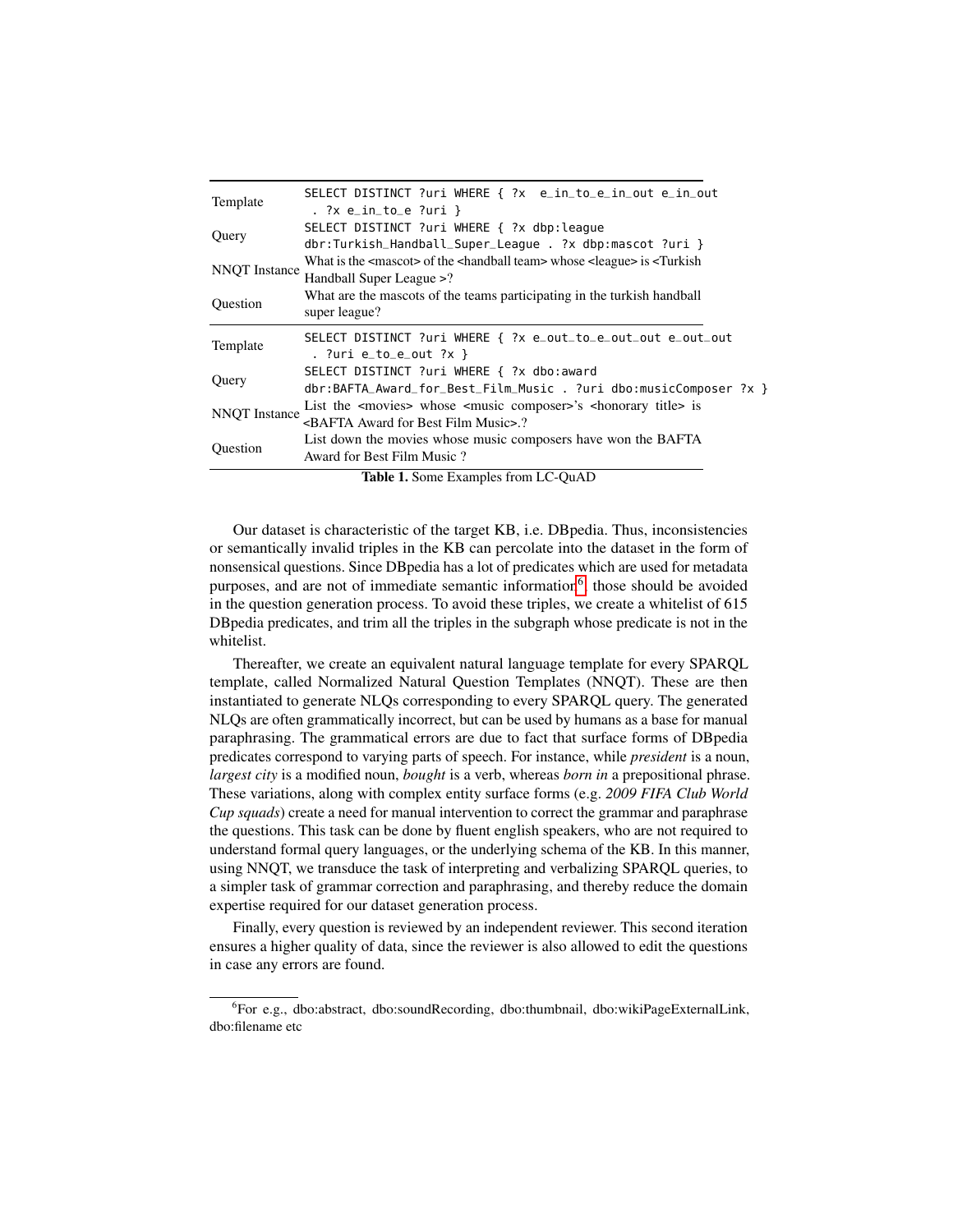# 4 Dataset Characteristics

Table [2](#page-5-0) compares some statistics of QA Datasets over structured data. While QALD has 450 questions and Free917 has 917, LC-QuAD has 5000 questions. As mentioned in Section [2,](#page-1-0) QALD is the only dataset based on DBpedia, therefore, in this section we describe the characteristics of our dataset in contrast to it. Although LC-QuAD is tenfold in size compared to it, questions in QALD dataset are more complex and colloquial as they have been created directly by domain experts. Since the questions in our dataset are not extracted out of some external source, they are not an accurate representative of actual questions asked, but are characteristic of the knowledge base on which they were made. Nevertheless, due to human paraphrasing of both syntactic structure of the questions as well as the surface forms of entities and predicates, the questions in our dataset resemble questions actually asked by humans.

On an average, every question in our dataset has 12.29 tokens. The manual paraphrasing process was done by the first three authors who are native English speakers. Although the time taken to paraphrase a question varies significantly depending on the SPARQL template it is based on, it took about 48 seconds on average to correct each question. After this, the final reviewer took about 20 seconds to complete verification and, if needed, further editing. On the other hand, when a randomly sampled set of 100 SPARQL queries from our dataset was given to the same people (without instantiated NNQTs), it took them about 94 seconds to verbalize a query. This indicates that our framework reduces the workload of creating QA datasets.[7](#page-0-0)

|                   |     |     |     | Data Set Size Entities Predicates Formal Lang. |
|-------------------|-----|-----|-----|------------------------------------------------|
| OALD-6            | 450 | 383 | 378 | <b>SPAROL</b>                                  |
| Free917           | 917 | 733 | 852 | $\lambda$ -Calculus                            |
| LC-OuAD 5000 5042 |     |     | 615 | <b>SPAROL</b>                                  |

<span id="page-5-0"></span>Table 2. A comparison of datasets having questions and their corresponding logical forms

Our dataset has 5042 entities and 615 predicates over 38 unique SPARQL templates. The SPARQL queries have been generated based on the most recent (2016-04) DBpedia release<sup>[8](#page-0-0)</sup>. Among the 5000 verbalized SPARQL queries, only 18% are simple questions, and the remaining queries either involve more than one triple, or COUNT/ASK keyword, or both. Moreover, we have 18.06% queries with a COUNT based aggregate, and 9.57% boolean queries. As of now, we do not have queries with OPTIONAL, or UNION keyword in our dataset. Also, we do not have conditional aggregates in the query head.

 $\alpha$ <sup>7</sup>Naturally, the time required to start completely from scratch and think of a typical query and formalise it in SPARQL would be substantially higher and also lead to a low diversity from previous experience in the QALD challenge.

<sup>8</sup> http://wiki.dbpedia.org/downloads-2016-04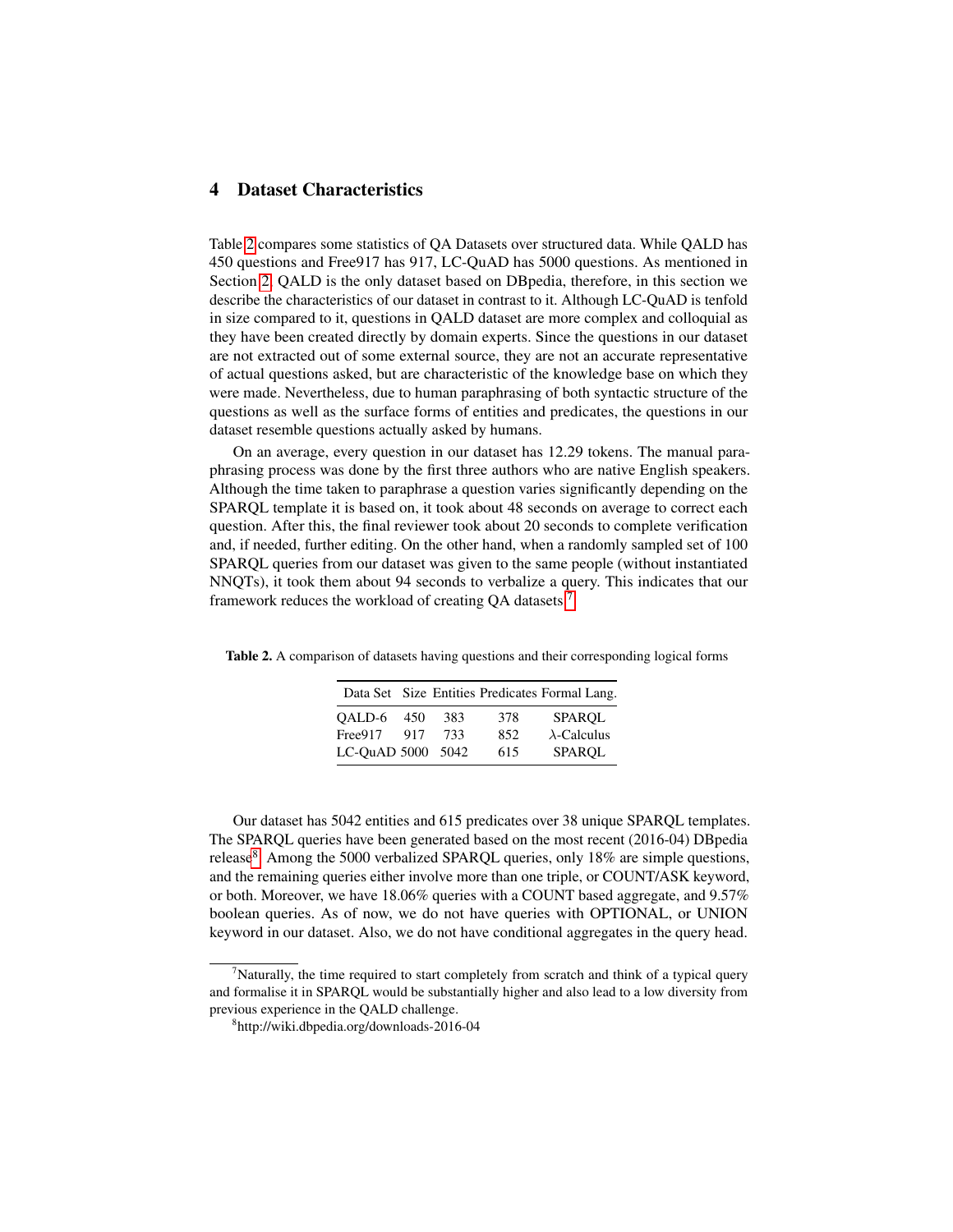# 5 Availability and Sustainability

In this section, we describe the interfaces to access the dataset as well as how we plan to support sustainability. We have published our dataset on figshare<sup>[9](#page-0-0)</sup> under CC BY  $4.0^{10}$  $4.0^{10}$  $4.0^{10}$ license. Figshare promises data persistence and public availability, thereby ensuring that the dataset should always be accessible regardless of the running status of our servers. The figshare project of LC-QuAD includes following files

- LC-QuAD A JSON dump of Question Answering Dataset.
- VoID description A machine readable description of the dataset in RDF.
- Tertiary resources These include numerous resources, such as SPARQL templates, NNQTs, predicate whitelists etc. mentioned throughout the article.

Regarding sustainability, the dataset will be integrated into the QALD challenge – specifically in QALD-8 and beyond. QALD is running since 2011 and recently the HOBBIT EU project has taken over its maintenance. From 2019 on, the HOBBIT association will run the challenge.

Our framework is available as an open source repository<sup>[11](#page-0-0)</sup>, under a GPL  $3.0^{12}$  $3.0^{12}$  $3.0^{12}$ License. The documentation of the framework, and its user manual have been published on the repository's Wiki as well. We intend to actively use Github issues to track feature requests and bug reports. Lastly, we will also announce all the new updates of the framework and dataset on all public Semantic Web lists.

### <span id="page-6-0"></span>6 Conclusion and Future Work

In this article, we described a framework for generating QA dataset having questions and their equivalent logical forms. This framework aims to reduce human intervention thereby enabling creation of larger datasets with fewer errors. We used it to create a dataset, LC-QuAD, having 5000 questions and their corresponding SPARQLs. Although we used DBpedia as the target KB for our dataset, the framework is KB agnostic. We compared the characteristics of the dataset with pre-existing datasets and also described its shortcomings.

In the future, we aim to increase the number of SPARQL templates covered, thus increasing its syntactic variety. Moreover, to increase the size of the dataset by a certain factor, we can replace the entities in the questions with similar entities to synthetically add new questions. The software for this is already available and has been applied to create 2.1 million questions from 150 seed questions in  $QALD<sup>13</sup>$  $QALD<sup>13</sup>$  $QALD<sup>13</sup>$ . Increasing the dataset size in this way will likely benefit neural network based approaches for question answering as they learn the regularities in human language from scratch. However, this effect will diminish and estimating a factor up to which accuracy gains can be observed is subject for future work. Additionally, we plan to explore machine translation based

<sup>9</sup> https://figshare.com/projects/LC-QuAD/21812

<sup>10</sup>https://creativecommons.org/licenses/by/4.0/

<sup>11</sup>https://github.com/AskNowQA/LC-QuAD

<sup>12</sup>https://www.gnu.org/licenses/gpl.html

<sup>&</sup>lt;sup>13</sup>https://github.com/hobbit-project/QuestionAnsweringBenchmark